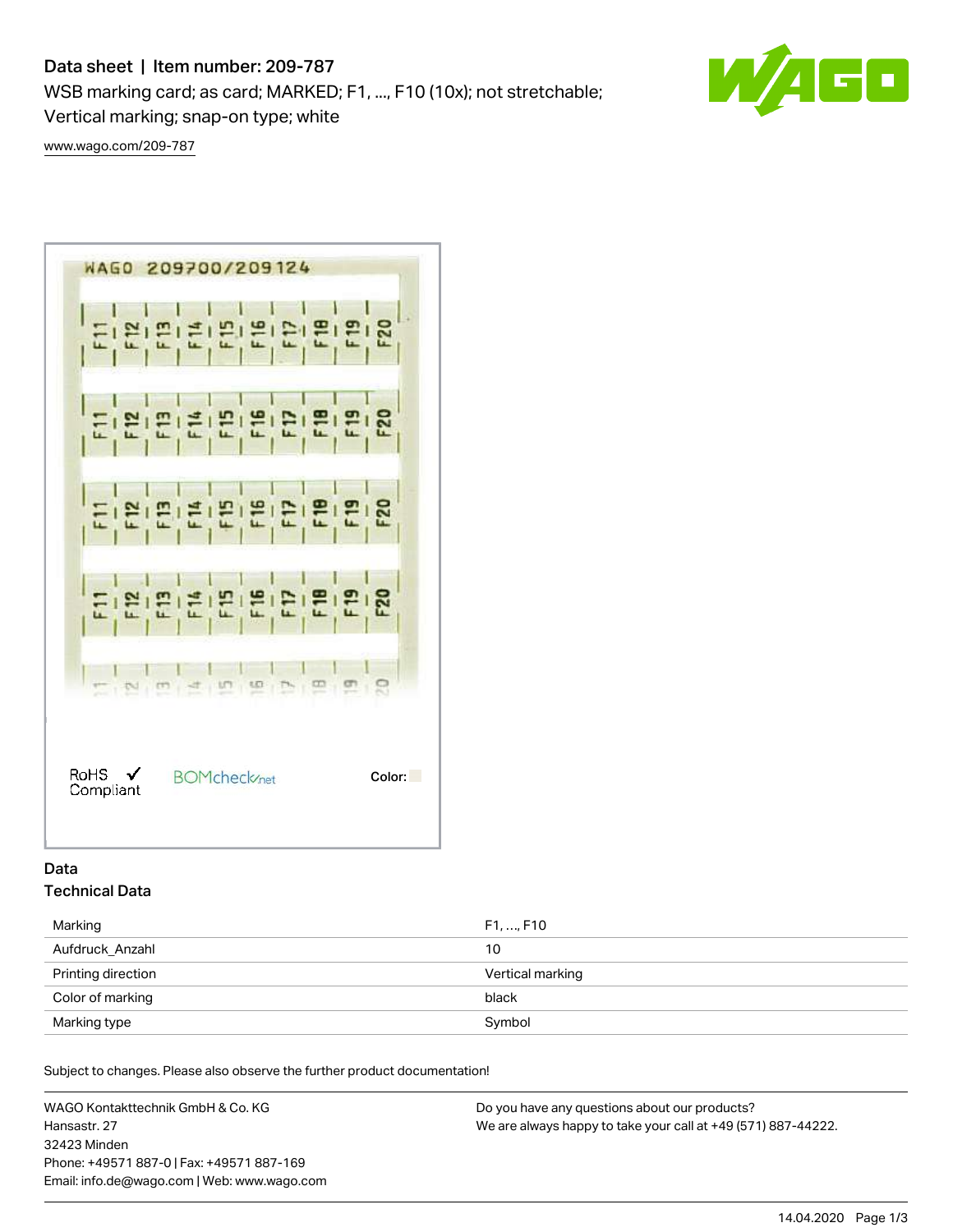[www.wago.com/209-787](http://www.wago.com/209-787)



| Darstellung des Aufdrucks | consecutive symbols per strip      |
|---------------------------|------------------------------------|
| Units per delivery form   | 10 strips with 10 markers per card |

# Geometrical Data

| Marker/Strip width | 4 mm |
|--------------------|------|
| Marker width       | 4 mm |

### Material Data

| Color     | white    |
|-----------|----------|
| Weight    | 5.3 c    |
| Fire load | 0.159 MJ |

# Commercial data

| Product Group      | 2 (Terminal Block Accessories) |
|--------------------|--------------------------------|
| Packaging type     | <b>BOX</b>                     |
| Country of origin  | DE                             |
| <b>GTIN</b>        | 4017332275538                  |
| Customs Tariff No. | 49119900000                    |

### **Counterpart**

#### Downloads Documentation Bid Text 209-787 GAEB docx - Datei Nov 23, 2018 docx 15.5 kB [Download](https://www.wago.com/de/d/2247643) 209-787 GAEB X81 - Datei Feb 19, 2019 xml 2.7 kB [Download](https://www.wago.com/de/d/2247723)

### Installation Notes

Subject to changes. Please also observe the further product documentation!

WAGO Kontakttechnik GmbH & Co. KG Hansastr. 27 32423 Minden Phone: +49571 887-0 | Fax: +49571 887-169 Email: info.de@wago.com | Web: www.wago.com

Do you have any questions about our products? We are always happy to take your call at +49 (571) 887-44222.